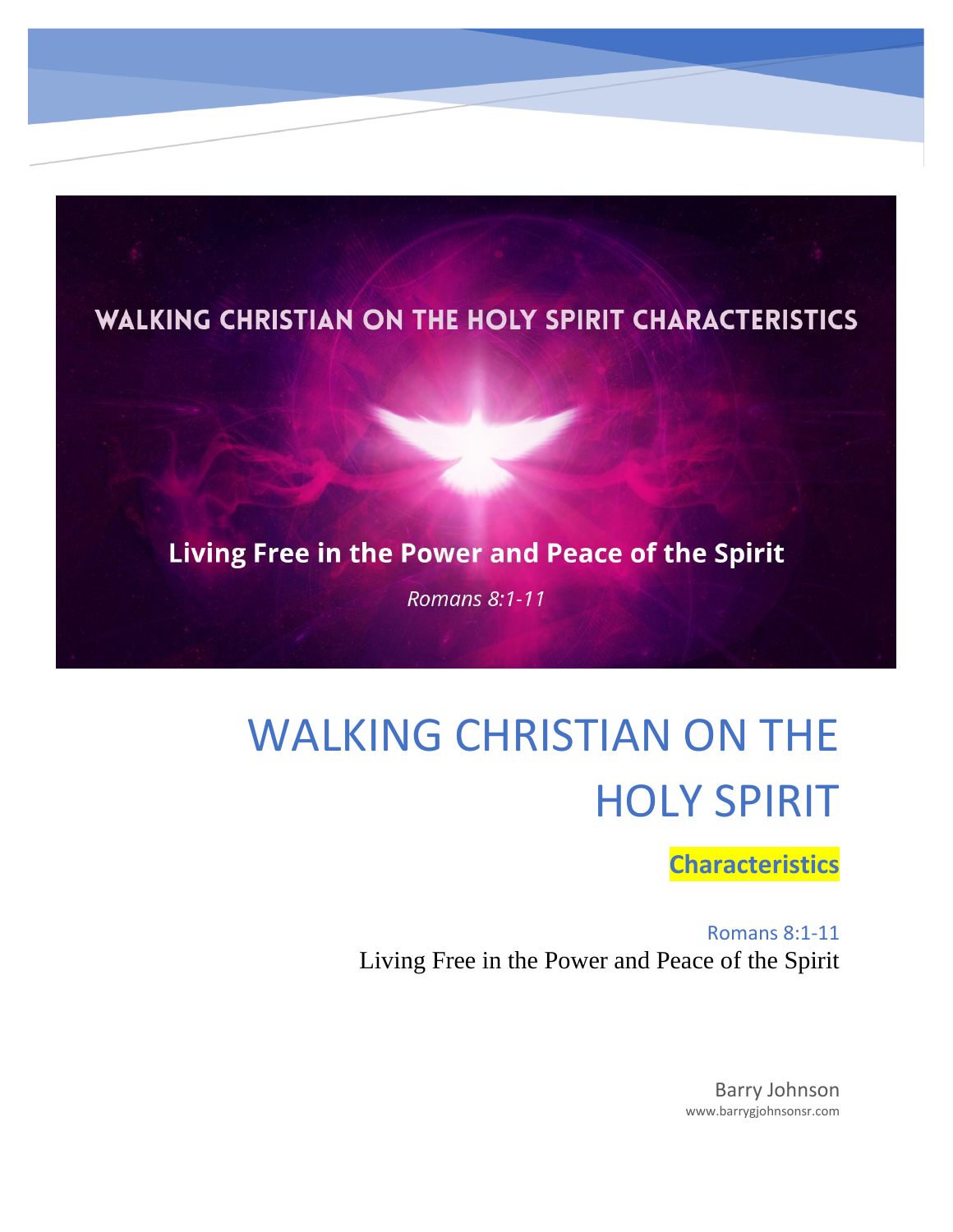# Walking Christian on the Holy Spirit **CHARACTERISTICS**

Barry G. Johnson, Sr. / www.barrygjohnsonsr.com

Walking Christian on the Holy Spirit / Holy Spirit; Holy Spirit: Fruit; Holy Spirit: Gifts / Galatians 5:22–26 If a man were in Christ Jesus, he will bear much fruit in the Spirit.

## II. CHARACTERISTICS HOLY SPIRIT

### A. What Is the Fruit of the Spirit?

John 15:5 Galatians 5:22–23

#### **EVIDENCE OF BEING FILLED WITH THE SPIRIT?**

Am I seeking the highest and best for others or seeking to serve my own needs?

 **\_\_\_\_\_\_\_\_\_**

 **\_\_\_\_\_\_\_\_\_**

Am I living with gladness over what I have or fretting over what I don't have?

 **\_\_\_\_\_\_\_\_\_** Am I resting in the strength and security of God or worrying about my circumstances?

 **\_\_\_\_\_\_\_\_\_** Am I enduring difficult trials calmly or complaining and becoming bitter?

Am I exhibiting a benevolent heart by helping others or resenting having to meet the needs of others?

 **\_\_\_\_\_\_\_\_\_**

Am I displaying godly character with purity of heart or adopting the world's standards of morality?

 **\_\_\_\_\_\_\_\_\_**

 **\_\_\_\_\_\_\_\_\_**

Am I trusting God during suffering and sorrow or doubting His perfect and persistent love?

Am I treating others with tenderness and respect or being harsh and short-tempered?

 **\_\_\_\_\_\_\_\_\_**

Am I rising to God's call to do what is right in His sight or giving in to my feelings and selfish desires?

 **\_\_\_\_\_\_\_\_\_**

James 3:17

### B. What are the Gifts of the Spirit?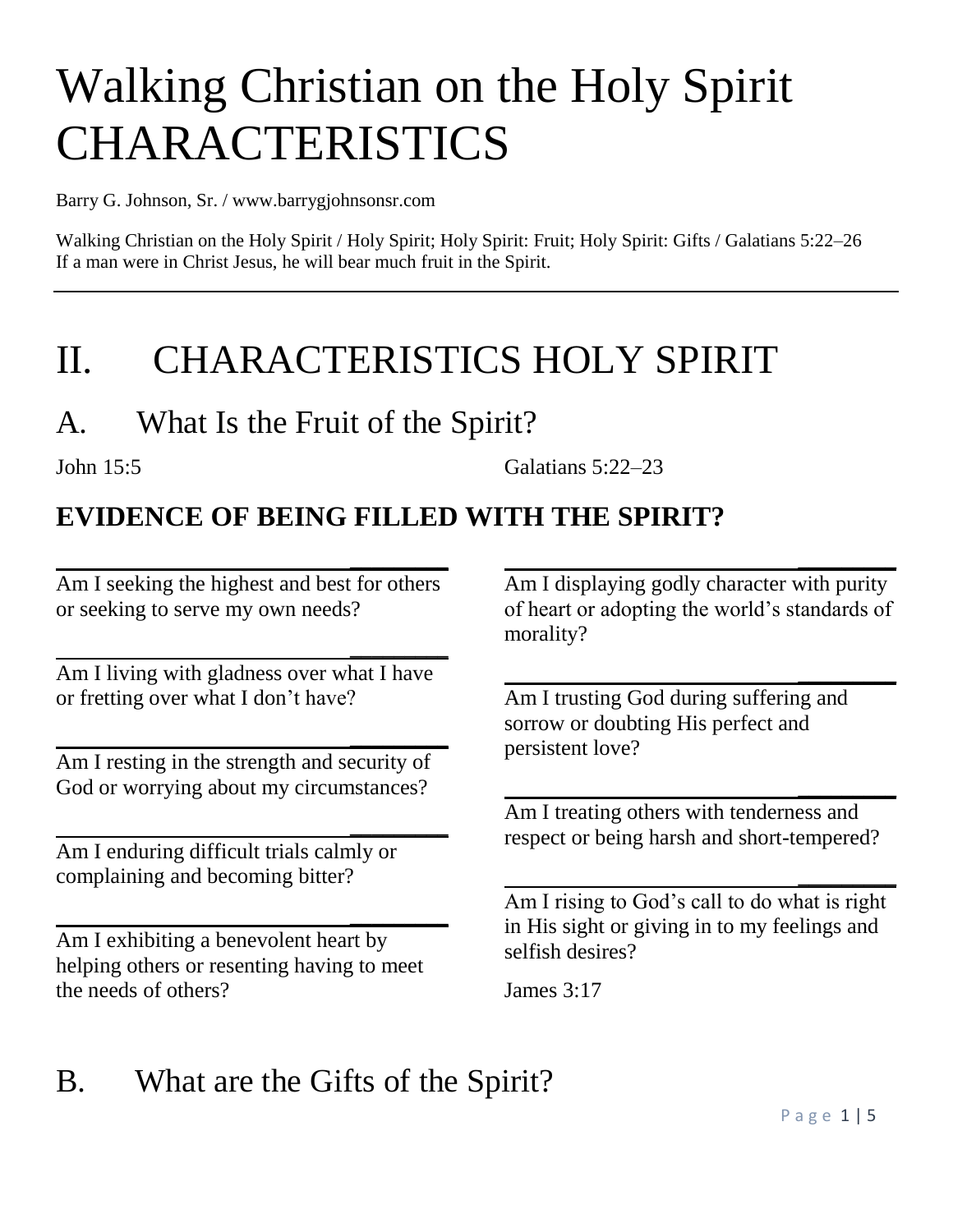#### **QUESTION: "What are spiritual gifts?"**

ANSWER: Spiritual gifts are …

— At one time it was abilities that the Holy Spirit bestowed upon a believer for the purpose of the church (the "body of Christ")

— An opportunity for the Lord to accomplish His personalized for your life

— A means through which you express God's to others

1 Corinthians 12:4–6

#### **QUESTION: "What if I don't have a spiritual gift?"**

ANSWER:

A spiritual gift is given to believer.

If you are an authentic Christian, you have been given a spiritual gift, what that gift is.

1 Corinthians 12:7

#### **QUESTION: "Does everyone have the same gift?"**

ANSWER:

God doesn't give everyone the gift. Even though some my have a similar gift. Always remember the gift is for \_\_\_\_\_\_\_\_\_\_\_\_\_\_.

—

1 Corinthians 12:8–10

#### **QUESTION: "What are the different spiritual gifts?"**

ANSWER:

—

—

There are different ways to of the Spirit.

Romans 12:6–8

 an ability to recognize and meet the needs of others

<u> 1990 - Johann Barbara, martin a</u>

 an ability to proclaim or reveal God's truth

 an ability to communicate and clarify truth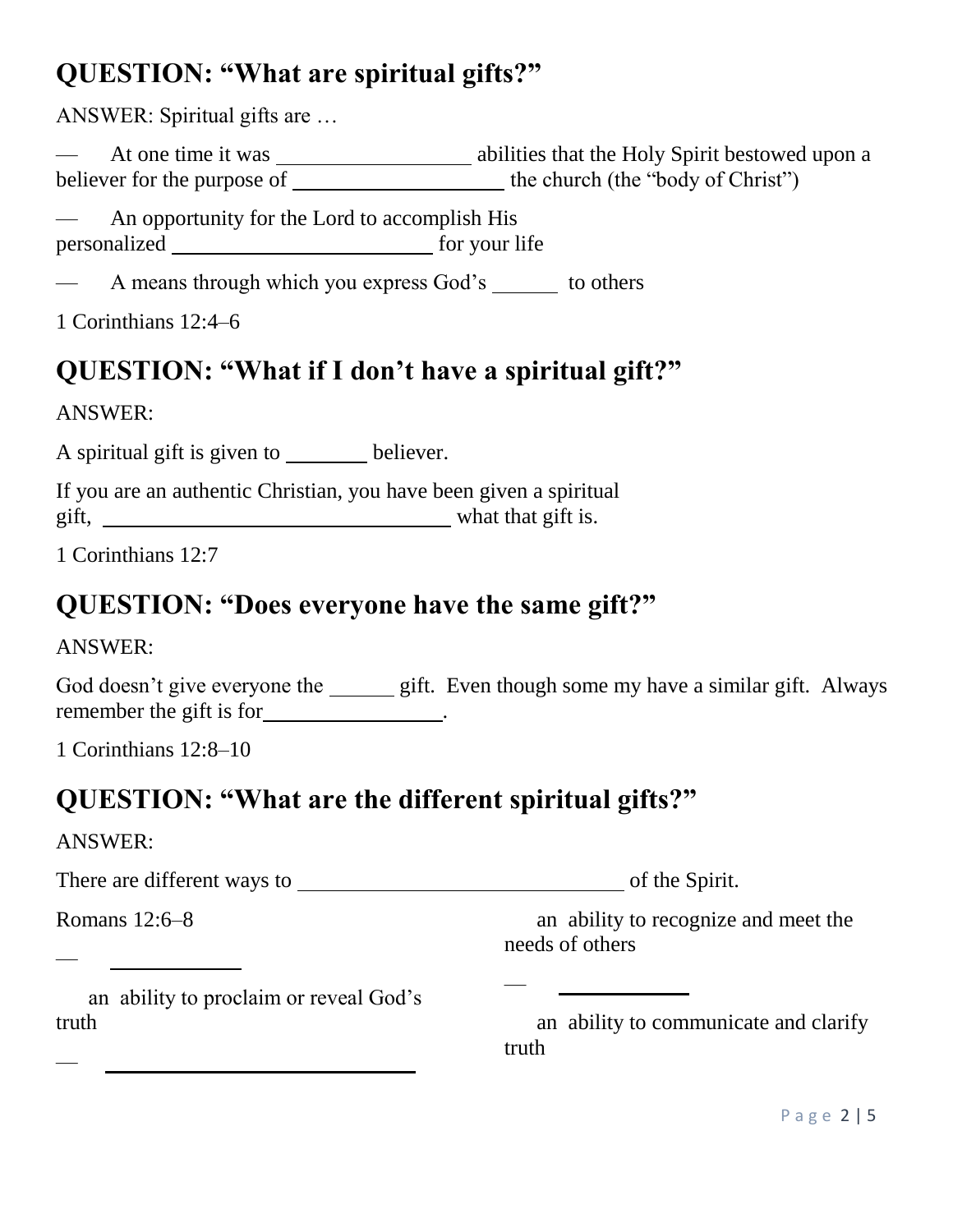an ability to inspire and stimulate the faith of others

 an ability to entrust assets where they are most needed

—

—

—

—

—

 an ability to administrate, organize, and coordinate efforts

an ability to reach out with active compassion to comfort others

Romans 12:6–8

—

—

—

—

—

—

—

—

1 Corinthians 12:7–11

 an ability to perform feats outside the laws of nature

an application of knowledge

 an ability to proclaim or reveal what is hidden

an revelation

 an ability to believe that God will provide

 an ability to believe that God will cure human illness

 an ability to distinguish between truth and error, as well as good and evil spirits

 an ability to speak in a language that the speaker has never learned

 a supernatural ability to understand and interpret messages in tongues

1 Corinthians 12:7–11

#### **QUESTION: "Can I choose a spiritual gift?"**

ANSWER:

Let us a set of the set of the set of the set of the set of the set of the set of the set of the set of the set of the set of the set of the set of the set of the set of the set of the set of the set of the set of the set

1 Corinthians 12:11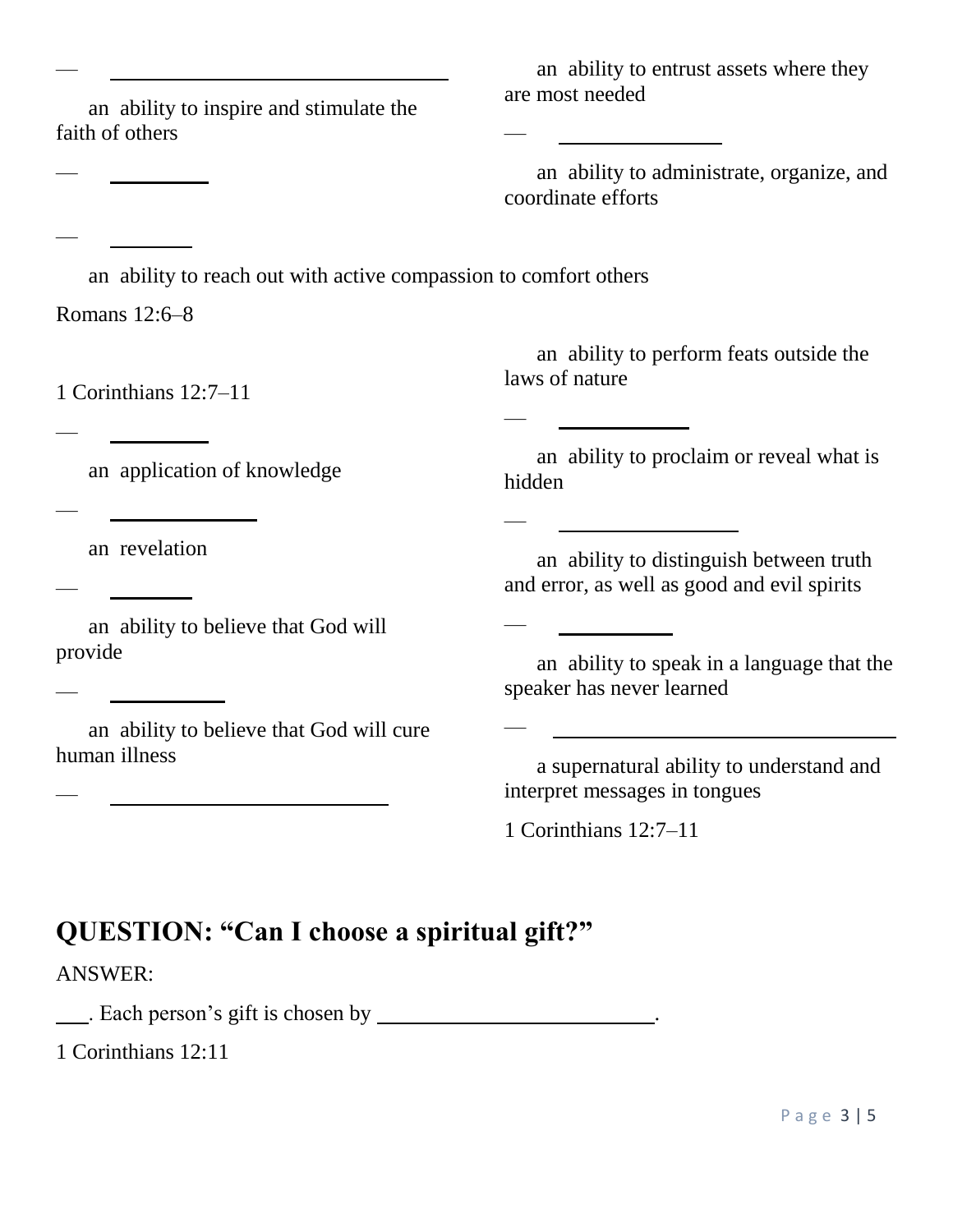#### **QUESTION: "Can my spiritual gift change?"**

ANSWER:

.

God is the One who put you in a specific place of in the body of Christ.

God uses the analogy of the physical body to explain how spiritual gifts function, and He makes it clear that if He made you a "hand" in the body of Christ, you should not try to be a "foot."

In the same way that a hand remains a hand in the physical body, so spiritual gifts do not change.

1 Corinthians 12:18

#### **QUESTION: "Can I become ineffective in the exercise of my spiritual gifts?"**

ANSWER:

. Gifts mean nothing if they are not administered with a heart of .

1 Corinthians 13:1–3

#### **QUESTION: "Is one gift more important than another?"**

ANSWER:

 . Each plays a vital role in the body of Christ. Gifts that may seem less honorable are  $\overline{a}$ 

1 Corinthians 12:21–23